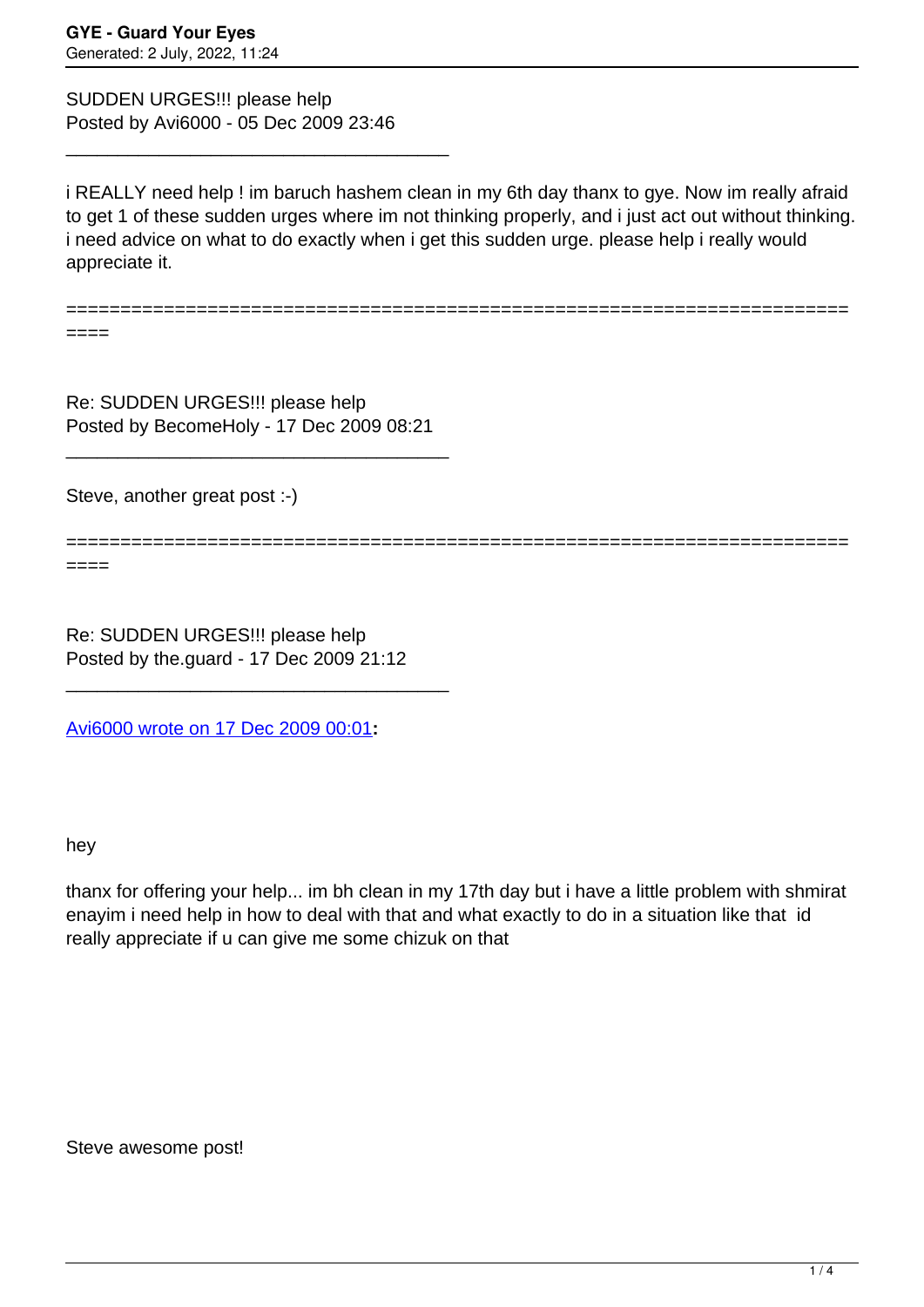Avi, we discussed lots of great tips to shmiras ainayim in chizuk e-mail #658 - "Daily Dose of Dov: Eyeball Upgrade"...

Do you get/read the chizuk e-mails?

========================================================================

Re: SUDDEN URGES!!! please help Posted by Avi6000 - 17 Dec 2009 23:30

\_\_\_\_\_\_\_\_\_\_\_\_\_\_\_\_\_\_\_\_\_\_\_\_\_\_\_\_\_\_\_\_\_\_\_\_\_

Wow, steve thank u so much 4 that chizuk i really apprciate it! My main problem was just like u said i always thaught if i dont look at this woman then im losing something.. now u gave me the right approach on how to deal with this problem bezrat hashem ill work on what u said Thanx again for being here for me !

========================================================================

====

====

Re: SUDDEN URGES!!! please help Posted by Avi6000 - 17 Dec 2009 23:32

\_\_\_\_\_\_\_\_\_\_\_\_\_\_\_\_\_\_\_\_\_\_\_\_\_\_\_\_\_\_\_\_\_\_\_\_\_

To guardureyes: Yes i read it every single day on the train !!!

======================================================================== ====

Re: SUDDEN URGES!!! please help Posted by the.guard - 18 Dec 2009 11:55

\_\_\_\_\_\_\_\_\_\_\_\_\_\_\_\_\_\_\_\_\_\_\_\_\_\_\_\_\_\_\_\_\_\_\_\_\_

Great! Read [this page](http://www.guardureyes.com/GUE/Tips/GuardEyes2.asp) also, top to bottom.

======================================================================== ====

Re: SUDDEN URGES!!! please help Posted by Holy Yid - 18 Dec 2009 17:40

\_\_\_\_\_\_\_\_\_\_\_\_\_\_\_\_\_\_\_\_\_\_\_\_\_\_\_\_\_\_\_\_\_\_\_\_\_